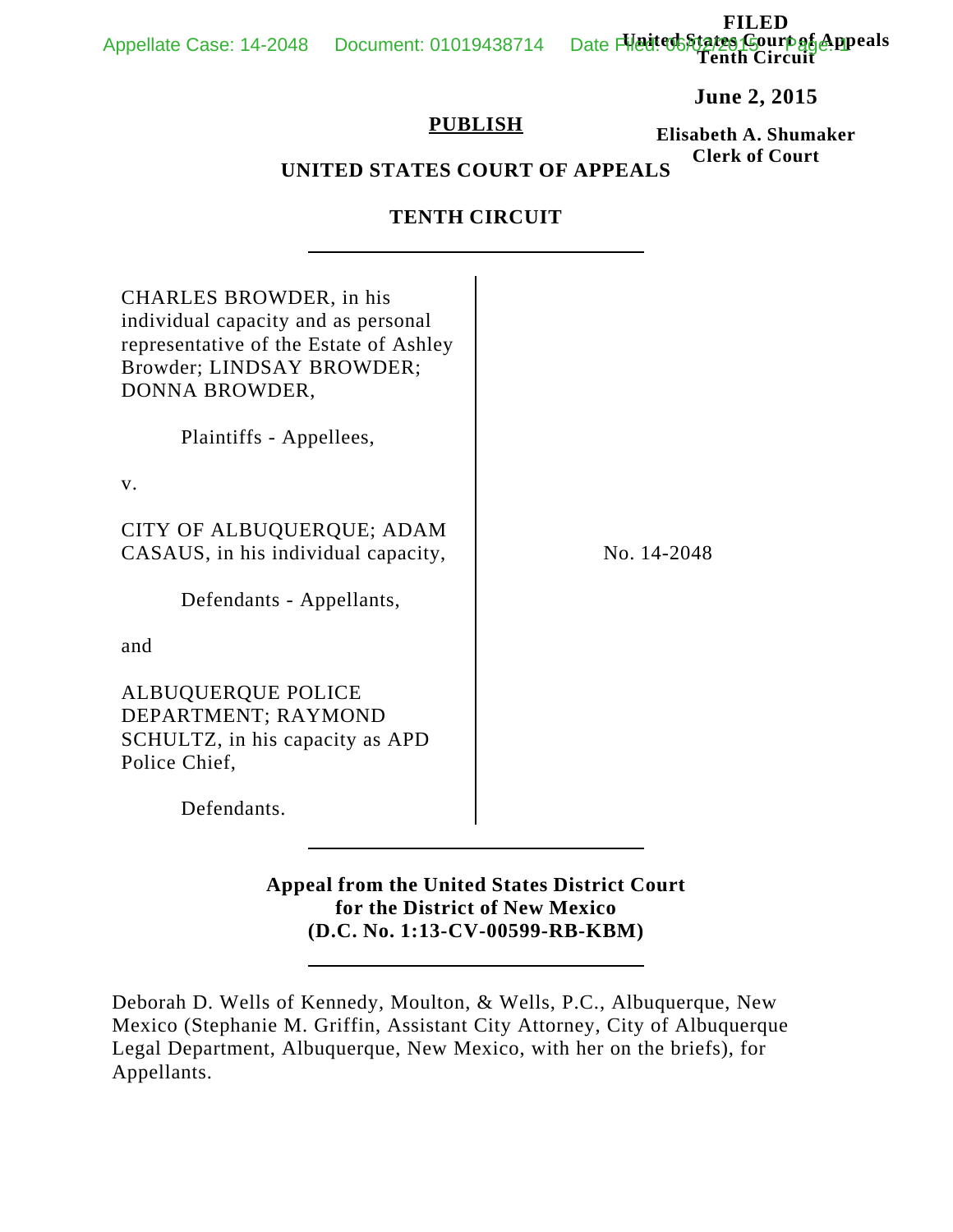Sean P. McAfee of the Law Office of Brian K. Branch, Albuquerque, New Mexico (Brian K. Branch of the Law Office of Brian K. Branch, Albuquerque, New Mexico, and Erik R. Thunberg, Albuquerque, New Mexico, with him on the brief), for Appellees.

Before **TYMKOVICH, GORSUCH,** and **HOLMES**, Circuit Judges.

**GORSUCH**, Circuit Judge.

Adam Casaus was going nowhere fast. After finishing his shift at the Albuquerque police department and on no one's business but his own, he got into his police cruiser, flipped on the emergency lights, and drove off at an average of about 66 miles an hour on city surface streets through ten different intersections over a stretch of 8.8 miles. Then he reached an eleventh intersection. The light was red. He pressed the gas pedal, ignored the light, and the result was a terrible crash. Ashley Browder died. Her sister, Lindsay, suffered grave injuries. Sergeant Casaus eventually found himself criminally charged with reckless vehicular homicide in state court. Now Lindsay and her parents have brought this civil suit seeking damages under 42 U.S.C. § 1983. Sergeant Casaus asked the district court to dismiss the Browders' complaint on grounds of qualified immunity. The district court declined that relief and so do we.

The Browders' suit follows this course. Section 1983 permits citizens to sue for any assault on their constitutional rights that occurs "under color of" state law. The Supreme Court has read this language broadly, as encompassing even

- 2 -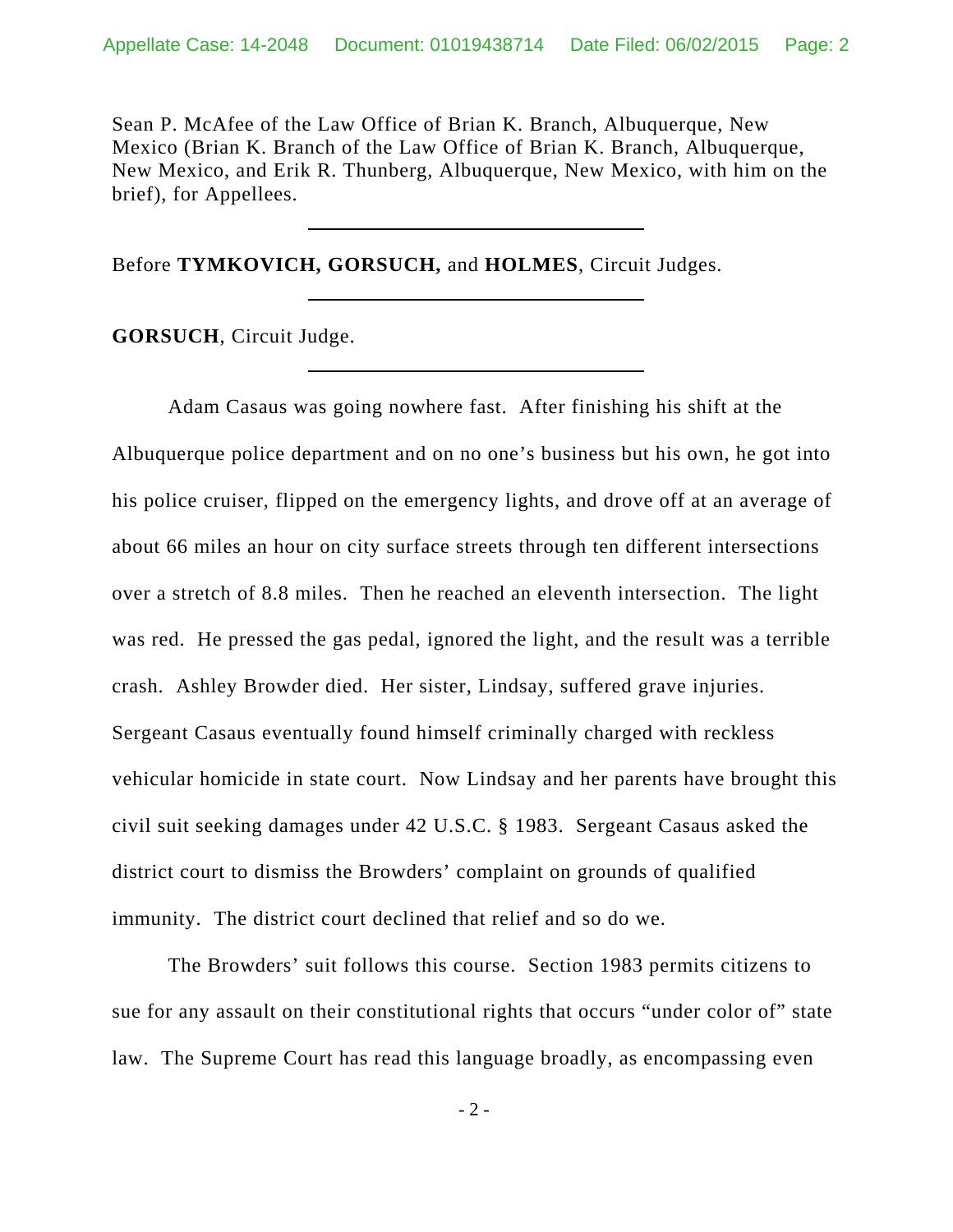some situations in which state law enforcement officers actually violate state law. *Monroe v. Pape*, 365 U.S. 167, 184 (1961) (quoting *United States v. Classic*, 313 U.S. 299, 326 (1941)). *But see Crawford-El v. Britton*, 523 U.S. 574, 611 (1998) (Scalia, J., dissenting) (citing *Monroe*, 365 U.S. at 224-25 (Frankfurter, J., dissenting)). Both sides before us accept that this case involves one of those situations and so we proceed on the same assumption, accepting (without deciding) that Sergeant Casaus's conduct came "under color of" state law. Of course, though, that's just the beginning of things for § 1983 is but a means to an end, a vehicle for bringing claims, and it remains incumbent on the plaintiff to identify some violation of a constitutional (or other federal) right.

In this case, the Browders point to the Fourteenth Amendment. More particularly, they point to the Amendment's due process clause which prohibits the government from depriving individuals of their lives, liberty, or property without due process of law. The Supreme Court has interpreted this language as guaranteeing not only certain procedures when a deprivation of an enumerated right takes place (procedural due process), but also as guaranteeing certain deprivations won't take place without a sufficient justification (substantive due process). Some suggest this latter doctrine with the paradoxical name might find a more natural home in the Privileges and Immunities Clause; others question whether it should find a home anywhere in the Constitution. But, the Supreme Court clearly tells us, home it has and has where it is. At the same time, the

- 3 -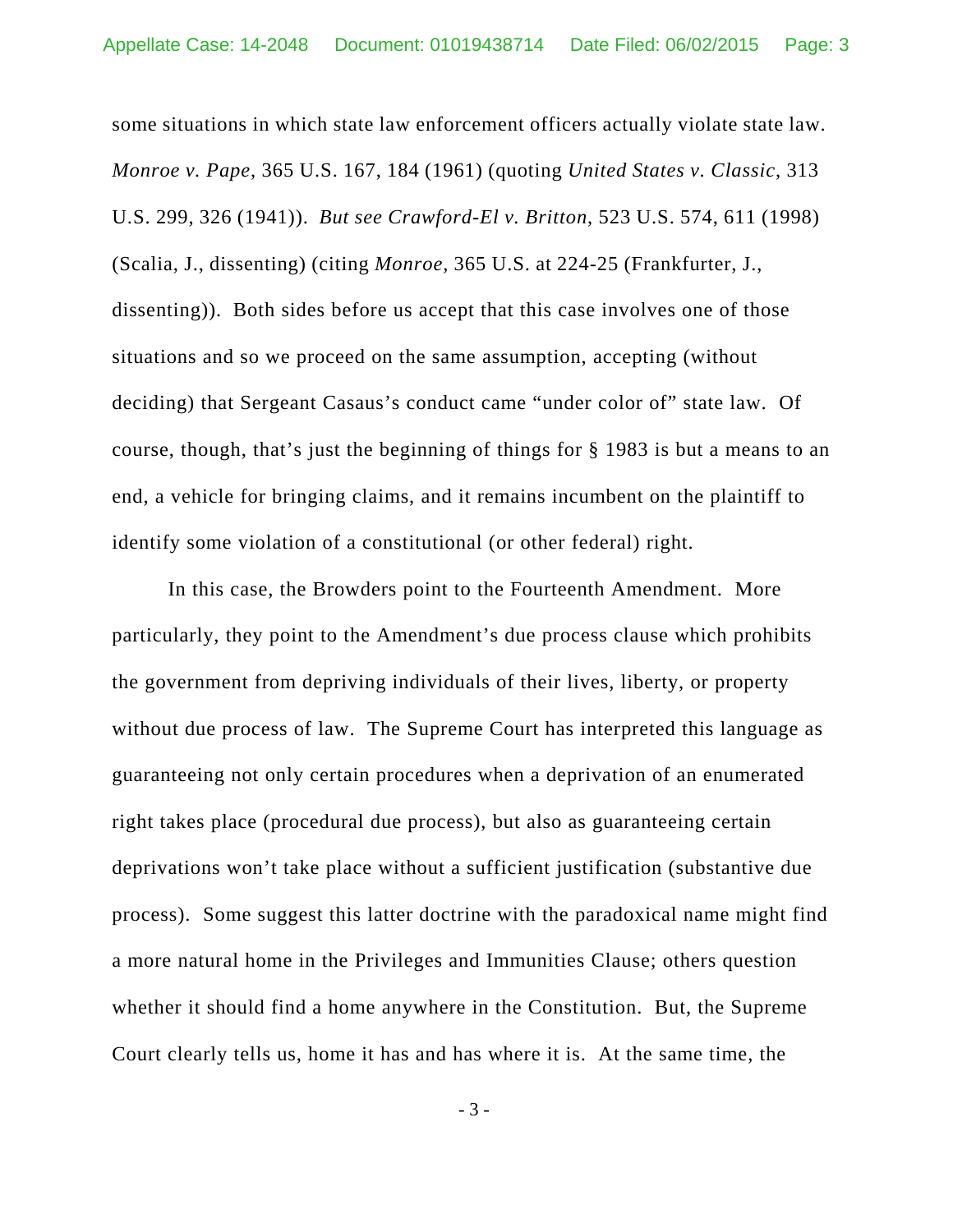Court has warned that the doctrine should be applied and expanded sparingly "because guideposts for responsible decisionmaking in this unchartered area are scarce and open-ended." *Washington v. Glucksberg*, 521 U.S. 702, 720 (1997) (quoting *Collins v. City of Harker Heights*, 503 U.S. 115, 125 (1992)) (internal quotation mark omitted).

Under what guideposts the Court has so far staked out, our first job in assessing a substantive due process claim is to make a "careful description" of the allegedly violated right. *Id.* at 721 (internal quotation marks omitted). Then we must ask whether that right counts as a "fundamental" one, a limited class of rights sometimes described by the Court as those that can fairly claim to be "objectively, deeply rooted in this Nation's history and tradition." *Id.* at 720-21 (internal quotation marks omitted); *see also Palko v. Connecticut*, 302 U.S. 319, 325 (1937) (describing fundamental rights as those "implicit in the concept of ordered liberty"). Next we must ask whether the government's alleged infringement of the right in question was "direct[]" and "substantial[]." *Zablocki v. Redhail*, 434 U.S. 374, 387 (1978).

If the plaintiff's injury meets these tests we then assess whether the government can muster sufficient justification for its actions. If the government infringed the plaintiff's right through legislative activity, the Supreme Court has told us to inquire whether the legislation is "narrowly tailored to serve a compelling state interest." *Glucksberg*, 521 U.S. at 721 (quoting *Reno v. Flores*,

- 4 -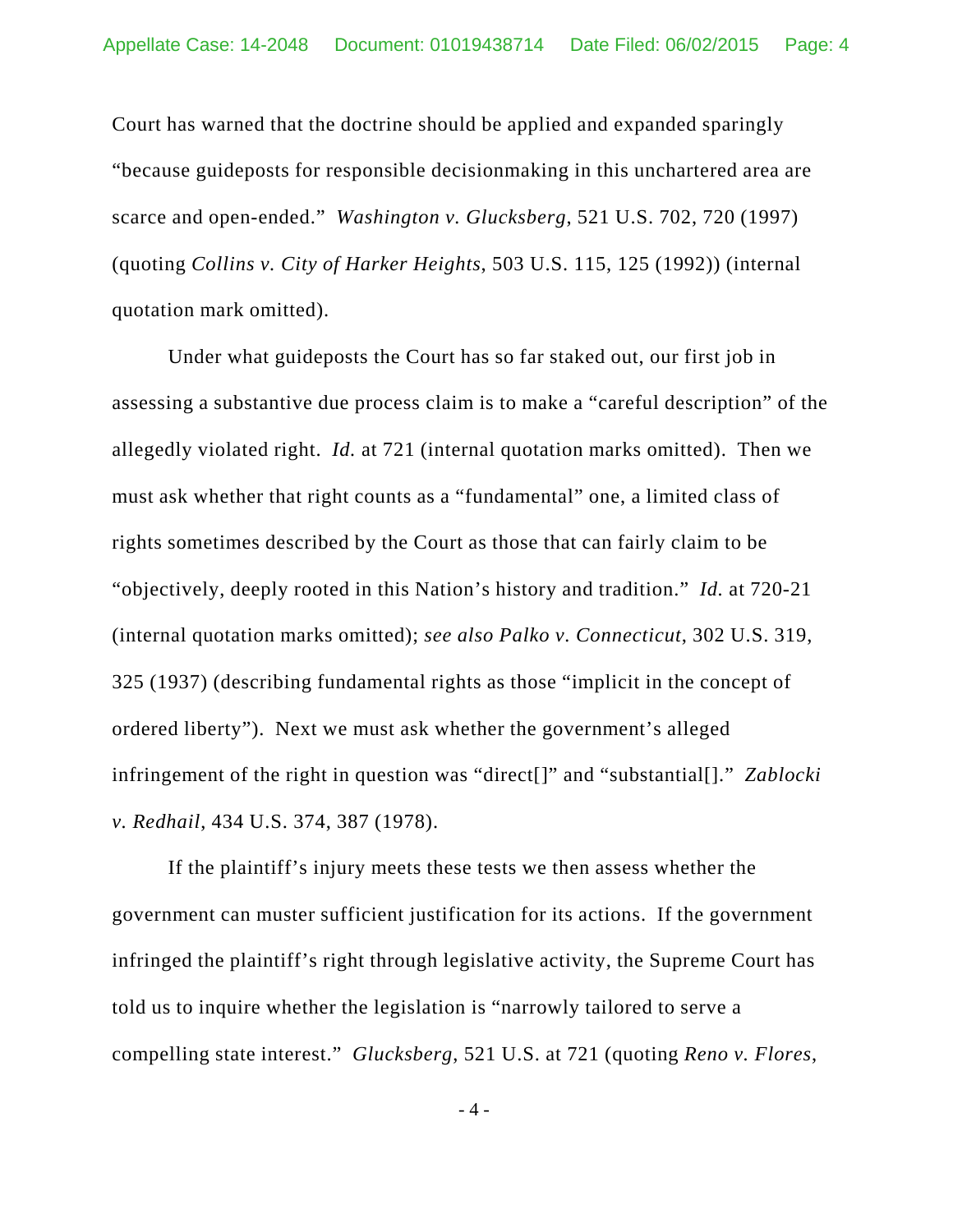507 U.S. 292, 302 (1993)) (internal quotation mark omitted). If the infringement is the result of executive action, the Supreme Court has instructed us to ask whether that action bears a "reasonable justification in the service of a legitimate governmental objective" or if instead it might be "characterized as arbitrary, or conscience shocking." *County of Sacramento v. Lewis*, 523 U.S. 833, 846, 847 (1998) (quoting *Collins*, 503 U.S. at 128). Even if the plaintiff can satisfy these standards, when a state tort suit can provide the same relief as a federal § 1983 claim and there's no reason to suppose a state court won't fairly hear the claim it is an open question whether federal courts — though empowered to hear the suit — should abstain in favor of the state remedial processes. *See Parratt v. Taylor*, 451 U.S. 527, 541 (1981); *Lewis*, 523 U.S. at 840 n.4 (citing *Albright v. Oliver*, 510 U.S. 266, 281-86 (1994) (Kennedy, J., concurring in the judgment)); *see also* Concurrence, *post*. 1

<sup>&</sup>lt;sup>1</sup> Lewis indicated that its standard for executive conduct is intended to be even more demanding than the *Glucksberg* standard for legislative action. *Lewis*, 523 U.S. at 847 n.8. You might ask why — why has the Court devised different tests for measuring the propriety of infringements on fundamental rights depending on the offending governmental agent? Perhaps the answer lies in the fact that legislation touching on fundamental rights is clearly state action and clearly affects the liberty of an entire class of persons while executive action infringing fundamental rights can often come by way of isolated and unauthorized conduct by individual rogue executive agents against individual citizens. Both forms of conduct may be actionable under *Monroe*, but perhaps the Court wishes to suggest that the latter is a more attenuated form of state action that may warrant greater scrutiny before it is held to rise to a level of constitutional concern. Admittedly, some question lingers about all this. In *Chavez v. Martinez*, a three-justice plurality seemed to employ *both* the "legislative" and (continued...)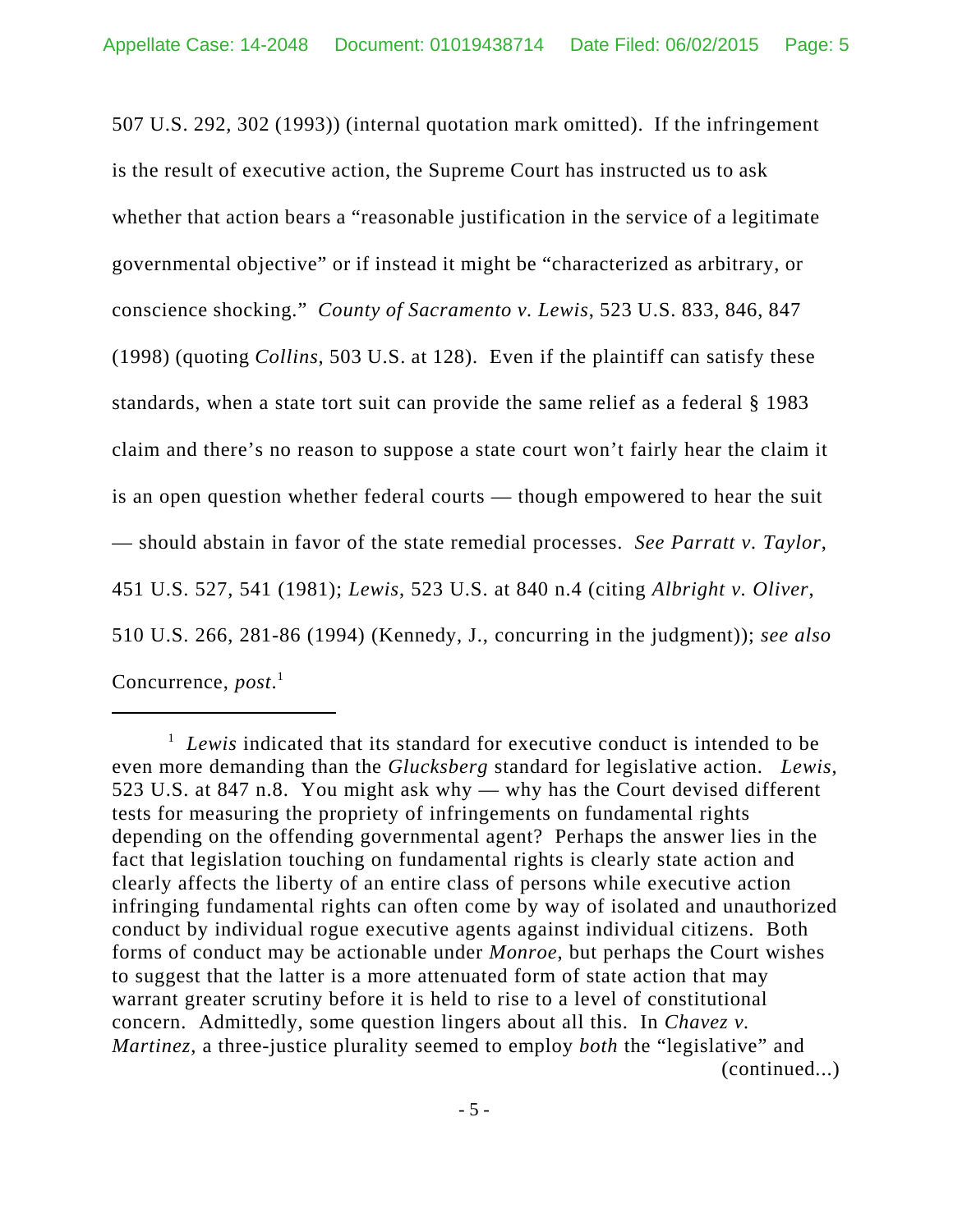In cases involving executive action like the one before us still another question arises: how are we supposed to go about trying to distinguish executive actions that *Lewis* describes as "reasonably justified in the service of legitimate governmental objectives" from those it describes as "arbitrary or conscience shocking"? This area remains very much unchartered and the conscienceshocking test does seem (in *Glucksberg*'s words) more than a little "open-ended," but the Court has offered us two further thoughts by way of direction.

First, it's told us to consult history and precedent. *See Lewis*, 523 U.S. at 847 n.8; *id.* at 857 (Kennedy, J., concurring); *id.* at 860-62 (Scalia, J., concurring in the judgment). The constitutional due process guarantee traces its roots to the Magna Carta and the effort to deny capricious kings the "power of destroying at pleasure," what Blackstone called the "highest degree" of tyranny. 1 William Blackstone, *Commentaries \**133. So perhaps it comes as little surprise that we should look to the history of efforts to tame arbitrary governmental action to determine whether and under what conditions the conduct at issue is accepted as a

 $\cdot$ <sup>1</sup>(...continued)

<sup>&</sup>quot;executive" tests in a case challenging executive action. 538 U.S. 760, 774-76 (2003). What exactly this means is unclear. Perhaps the Court meant to allow plaintiffs to choose a test. *See Seegmiller v. LaVerkin City*, 528 F.3d 762, 767-68 (10th Cir. 2008) (suggesting as much but only in dicta). Perhaps the Court meant only to suggest that the plaintiff before it was destined to lose under any possible test. Perhaps it is impossible to know what such a splintered Court meant. All we can say with certainty is that *Chavez* did not expressly overrule *Lewis*'s holding that the "arbitrary or conscience shocking" test is the appropriate one for executive action so we feel obliged to apply it.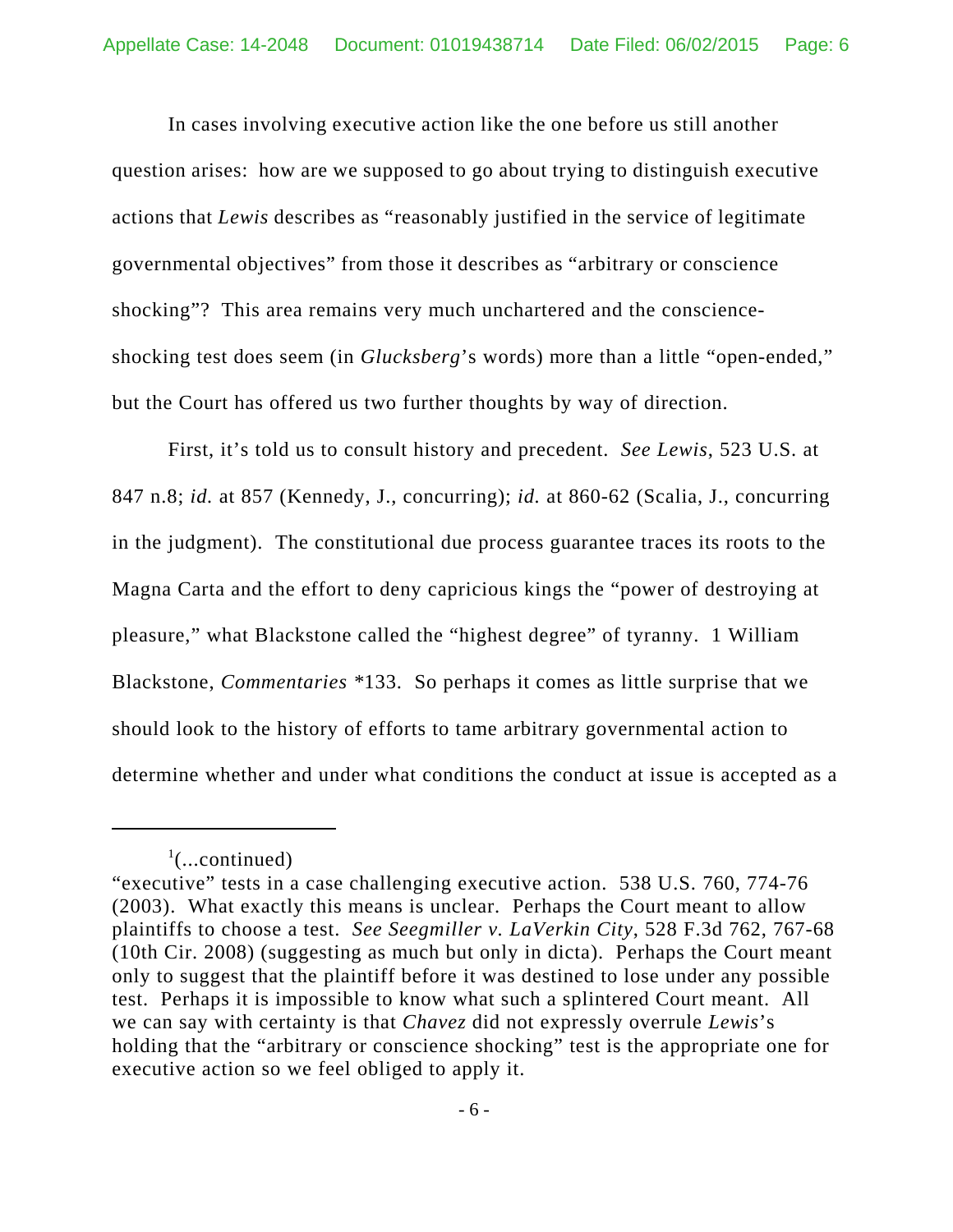necessary incident of organized society — or whether it is associated with the sort of whimsical sovereign the due process guarantee was designed to guard against.

Second, the Court has suggested that careful attention to mens rea can help. *Lewis*, 523 U.S. at 849-50. Negligence toward a fundamental right, we are told, will never suffice to suggest the sort of caprice that rises to the level of constitutional concern. Meanwhile, in cases where forethought is feasible some form of recklessness to the plaintiff's fundamental right may be enough: our tradition suggests that we can and should usually expect more from the sovereign than deliberate indifference to fundamental rights like life, liberty, and property. Still, in cases where the legitimate governmental objective is so pressing that the luxury of forethought doesn't exist (e.g., responding to an emergency or dealing with a prison riot), the Court has held that to establish inappropriate caprice even more is required. In these cases even an intent to undertake the act that impairs the plaintiff's fundamental right isn't enough: a further intent to impair the plaintiff's fundamental right — what's sometimes called "specific" intent — is necessary. The Court has adopted this high standard in recognition of the fact that in emergency situations officers face "obligations that tend to tug against each other" — the duty to come to the aid of citizens in distress and the duty to protect the rights of those who may innocently stand in the way — and little time in which to deliberate their resolution. *Id.* at 853-54.

- 7 -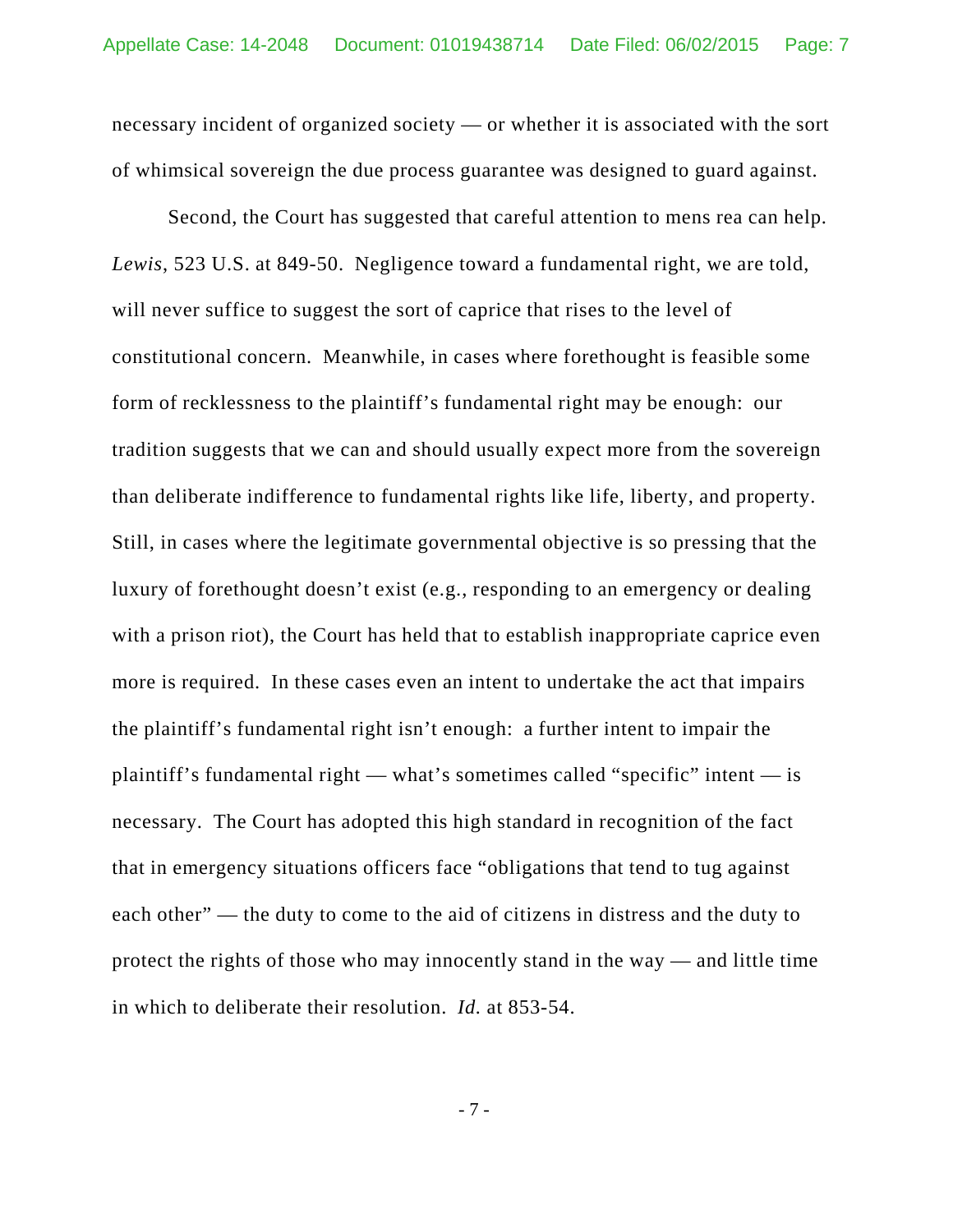Attempting to follow as best we can what guidance we've received in this murky area, we believe we can say this much about the case at hand. No one before us disputes that Ashley's death and the damage done to Lindsay's person count as direct and substantial impairments of their fundamental right to life, so we can and do take that much as given.And while the line that separates executive actions that are "reasonably justified" in the service of a "legitimate governmental objective" and those that are "arbitrary or conscience shocking" appears anything but clearly defined, this case does not seem to us to implicate any serious borderline disputes. "Arbitrary" actions are those performed capriciously or at one's pleasure and without good reason. *See* 1 The Oxford English Dictionary 602 (2d ed. 1989); *see also* Black's Law Dictionary 119 (9th ed. 2009). And on the complaint's telling at least, Sergeant Casaus's actions appear the very model of that. He used his official squad car and activated its emergency lights and proceeded to speed through surface city streets at more than 60 miles per hour over 8.8 miles through eleven city intersections and at least one red light — all for his personal pleasure, on no governmental business of any kind.

History and precedent support our conclusion. In a society governed by laws and not men officers acting as private persons on private time have traditionally enjoyed no special immunities for their conduct. *See* 1 Blackstone, *supra*, at ch. 9 (setting forth the common law rights of sheriffs and constables and

- 8 -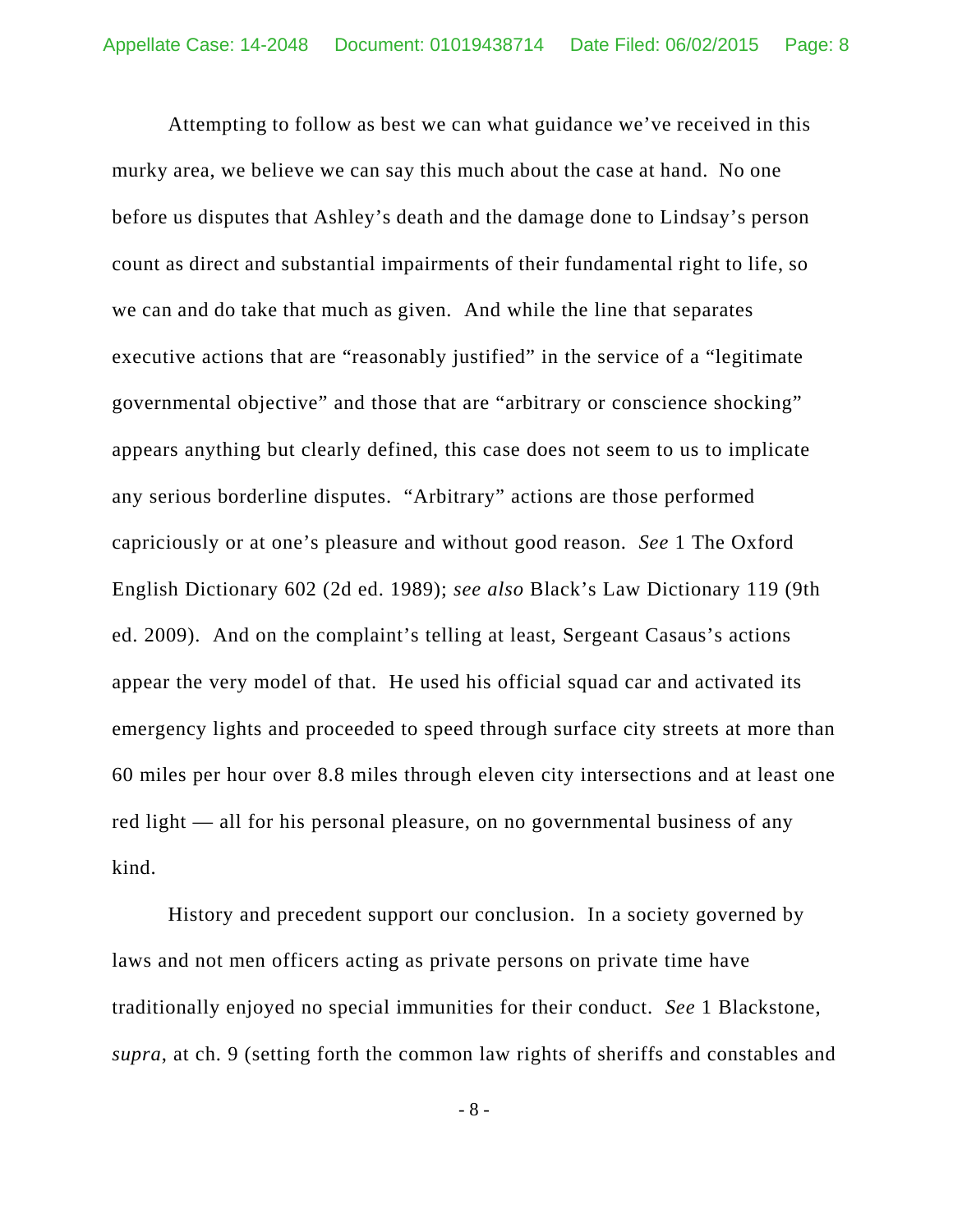nowhere suggesting any general immunity for their private misconduct); *see also* Restatement (First) of Torts § 121 cmts. a, c, and e (1934) (officer's privilege to arrest and thus his conditional exemption from otherwise applicable tort law limited by any jurisdictional and type-of-offense conditions inherent in his appointment). And the sort of conduct alleged here amounts to conduct historically punished as a felony by private persons. *See, e.g.*, N.M. Stat. Ann. § 66-8-101. What's more, the New Mexico statute empowering police officers to speed and run red lights when pursuing a lawbreaker expressly states that it does not insulate an officer "from the consequences of his reckless disregard for the safety of others." N.M. Stat. Ann. § 66-7-6(D). And state laws commonly deem it an abuse for officers to employ their emergency lights or sirens for their own business. *See, e.g.*, N.M. Stat. Ann. § 66-3-843; N.Y. Veh. & Traf. Law § 375(41)(2); 75 Pa. Cons. Stat. Ann. § 4571(e).

*Lewis*'s mens rea test confirms our conclusion too. Speeding and jumping red lights often may signify no more than negligence — the failure to do what a reasonably prudent person would do. Even in this case we acknowledge a jury might find Sergeant Casaus guilty of no more than that. But on the facts pleaded a reasonable jury could infer something more, a conscious contempt of the lives of others and thus a form of reckless indifference to a fundamental right precisely the sort of mens rea *Lewis* says will normally suffice to establish liability. Neither do we think it appropriate to demand specific intent in these

- 9 -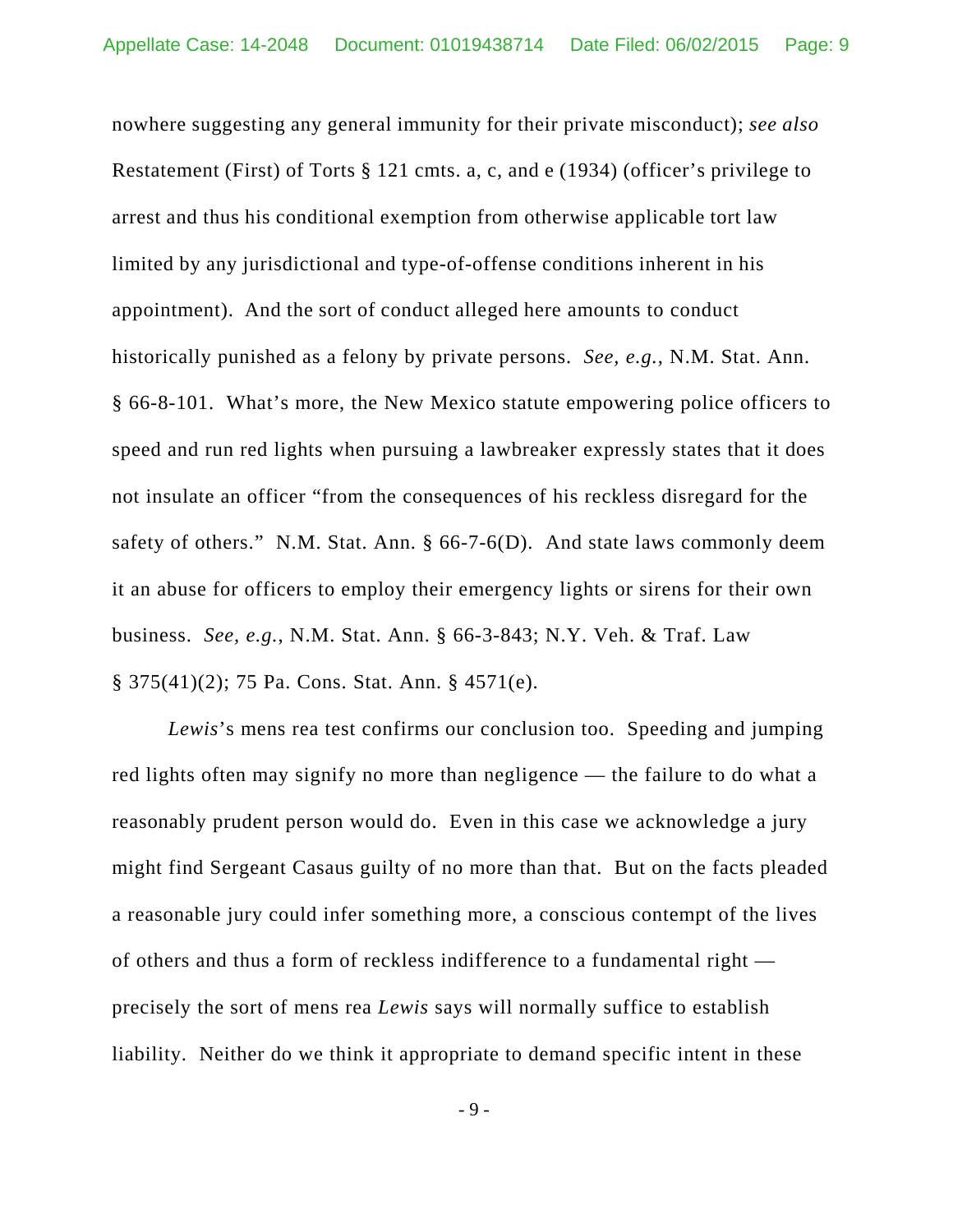circumstances. *Lewis* held specific intent may be required to suggest arbitrary or conscience-shocking behavior in cases where the officer has been asked to respond to emergencies of citizens in need. But the case never suggested that such a demanding form of mens rea is necessary or appropriate to suggest arbitrary or conscience-shocking conduct in cases where the officer isn't pursuing any emergency or any official business at all. And for good reason. The officer in these circumstances faces no tug between duties owed to two sets of innocents, there is no emergency, no one has called for his aid, and he sits instead in the same place as everyone else when it comes to respecting the rights of others.

In response to this analysis Sergeant Casaus offers three main rejoinders and forgoes another. The one he forgoes is perhaps the most significant. According to the complaint, Sergeant Casaus's conduct wasn't authorized by any state rule, policy, or custom and — as we've noted — it's an open question in cases like this whether *Parratt* requires the plaintiff to show that state law supplies no adequate remedial course before proceeding in federal court. *See supra* at 5; Concurrence at 4. But instead of pursuing a line of defense that would require him to accept that he acted without any legal authorization, Sergeant Casaus has chosen instead to pursue a defense in precisely the opposite direction (as we will see in a moment). In light of this tactical decision, we deem any *Parratt* argument forfeited and reserve for another day the question whether it applies to substantive due process claims — the very course the Supreme Court

- 10 -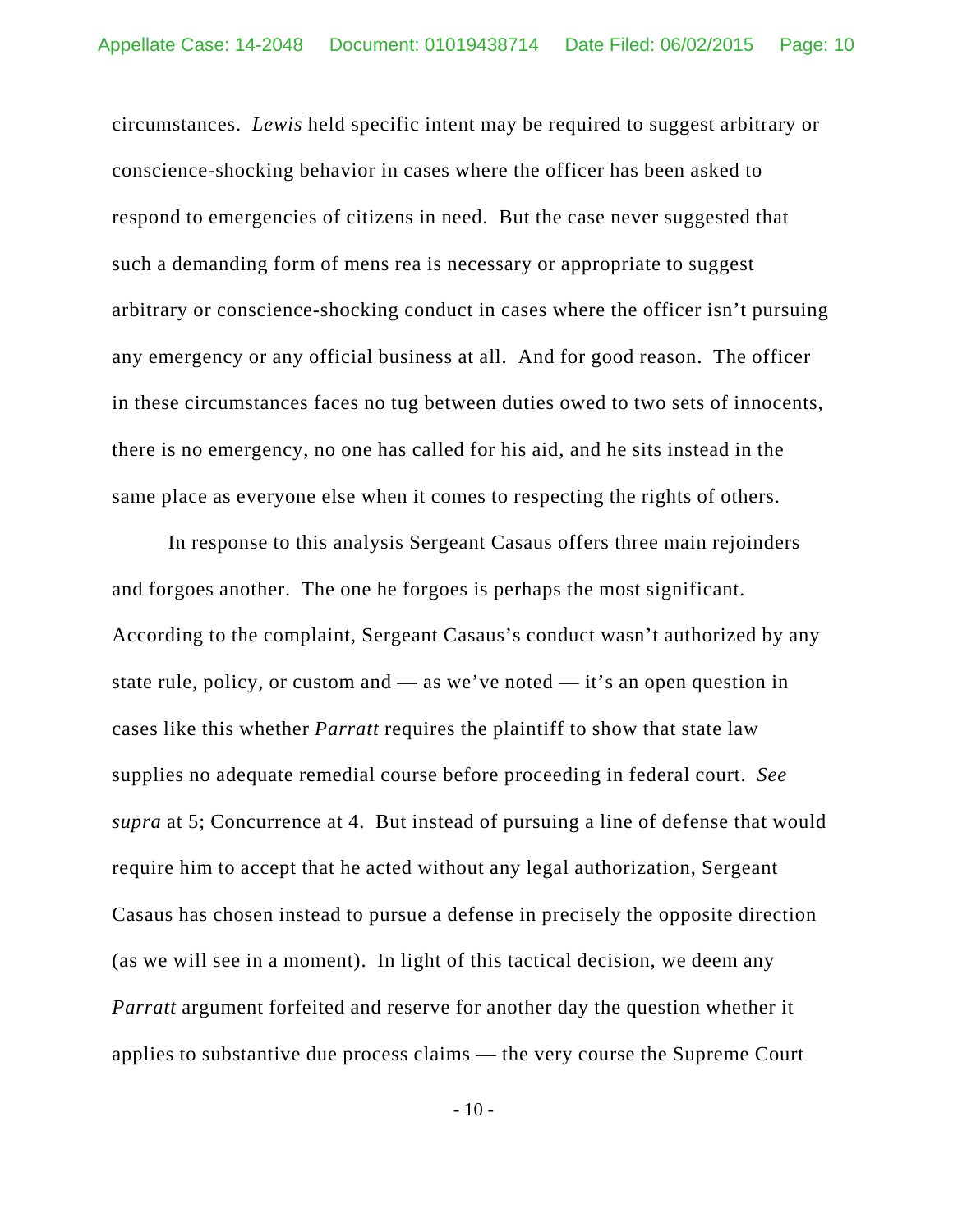itself charted when the defendant in *Lewis* similarly failed to raise a *Parratt* argument. 523 U.S. at 840 n.4.

When it comes to the defense Sergeant Casaus does attempt — claiming that he was acting on official business — we encounter a different problem. The officer insists that at the time of the accident he was pursuing another car operating in a dangerous manner. If true, of course, this could constitute a "reasonable justification for conduct in service of a legitimate governmental objective," for *Lewis* suggests specific intent to infringe the rights of others may be required to push a case like that into the realm of the arbitrary or conscienceshocking — and no one before us claims Sergeant Casaus bore such a mens rea. *See, e.g., Green v. Post*, 574 F.3d 1294, 1301-10 (10th Cir. 2009). But the problem with this defense in this case is that requires us to disregard the complaint's well-pleaded facts. The complaint expressly contends that Sergeant Casaus was pursuing no official business of any kind. And it backs this contention with facts, alleging that the officer didn't call or radio dispatch to relate any infraction by any other driver, though police policy required him to do so. And alleging that an eyewitness to events says Sergeant Casaus wasn't following anyone at the time of the crash. Perhaps the officer might convince a jury otherwise at trial. But it's our duty at this stage to take the well-pleaded facts as true and draw every inference in the Browders' favor. And viewing the

- 11 -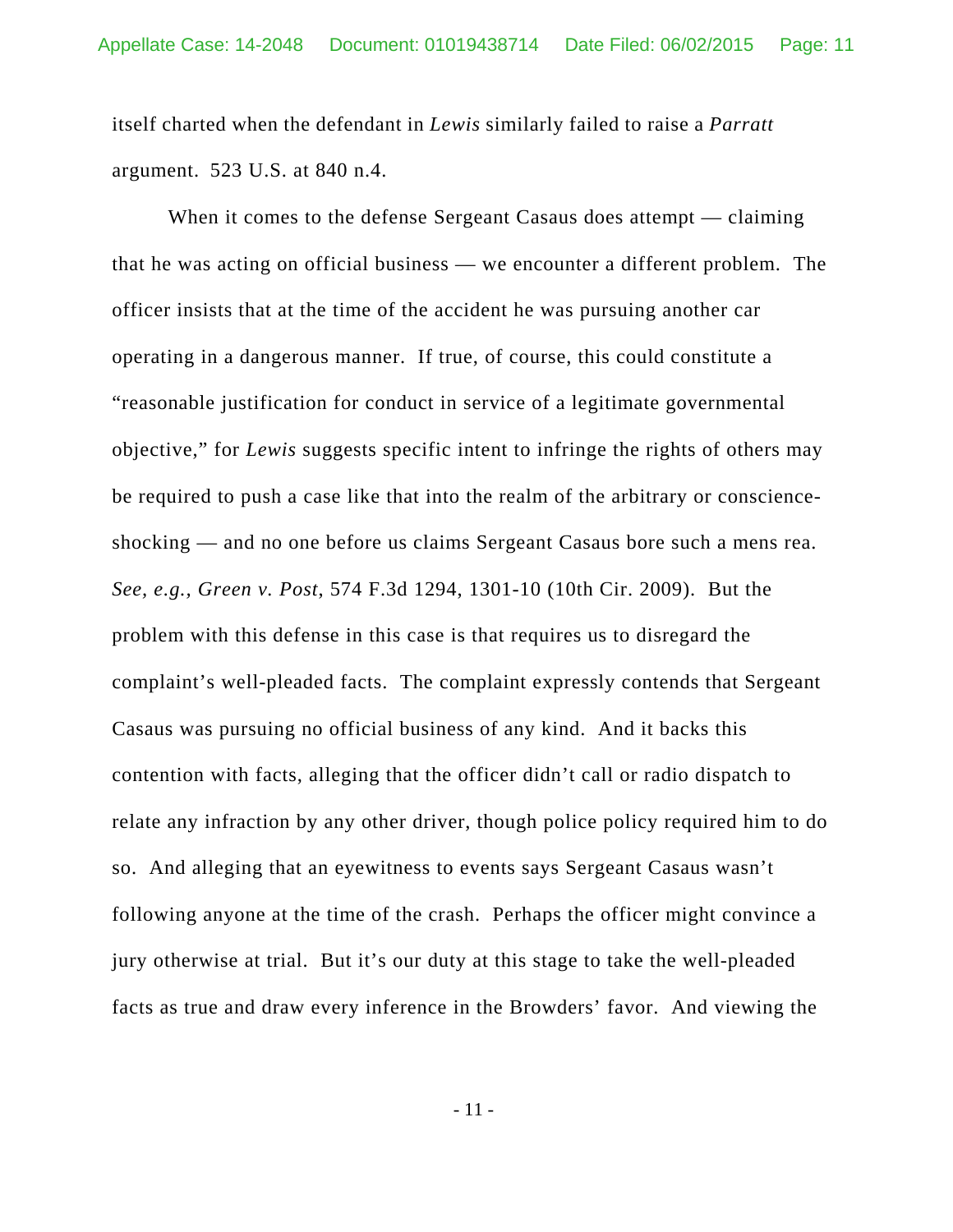complaint in that light, we don't doubt the Browders have stated a plausible claim for relief.

Attempting a different tack, Sergeant Casaus says the undisputed fact that he activated his emergency lights (but not his siren) establishes as a matter of law he wasn't acting recklessly. But we cannot agree with this argument either. We don't doubt that an officer using his lights and sirens on official business usually does so at least in part to ensure the safety of others, or that this conduct may go a long way in many cases toward disproving any specific intent to harm bystanders. But neither is it the case that officers who go drag racing down Main Street on their own time only have to flip on their lights or sirens to immunize themselves from any responsibility for the accidents they cause. Certainly Sergeant Casaus cites no authority for such a remarkable claim and, as we've seen, a good deal of precedent and history suggests the opposite view. *See supra* at 8-9. Indeed and again, we do not doubt that, when an officer uses his emergency lights on his business and not the public's and goes racing through traffic lights, a reasonable jury could conclude that his conduct amounts to an abuse of power; a demand that others get out of his way so he might pursue his personal business before they might pursue theirs; and, when added to the other facts present in this case, a reckless indifference to the lives of others.

Finally, Sergeant Casaus says he didn't have time enough to form a reckless indifference to human life. He didn't, he says, because it took him only

- 12 -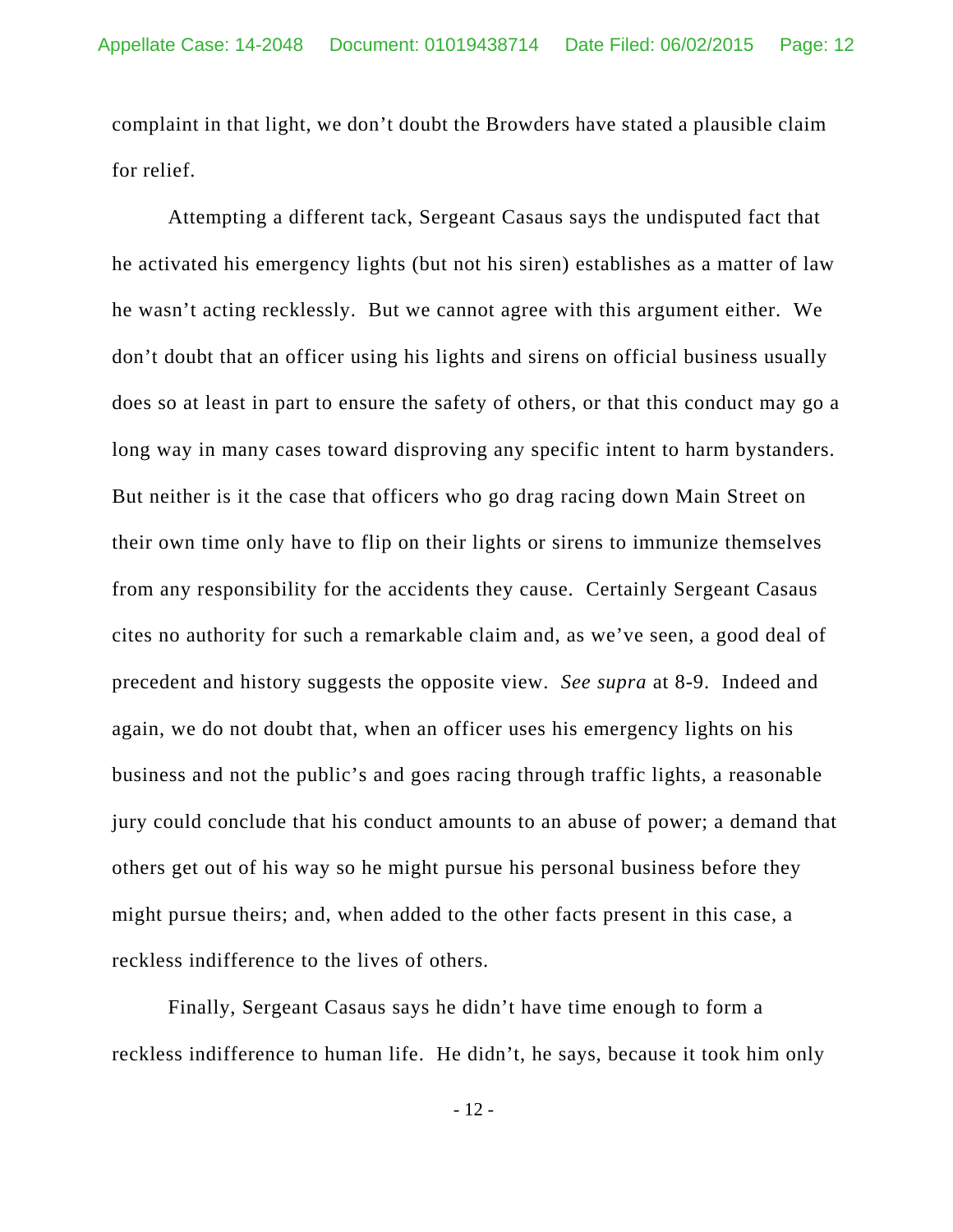2.5 seconds to travel through the intersection before impact. But even assuming (without granting) the requisite mens rea couldn't be formed in that short period, Sergeant Casuas here again impermissibly asks us to view the facts in the light most favorable to him rather than the Browders. On the facts alleged, after all, one could just as easily conclude that the officer had more like eight minutes than 2.5 seconds to reflect on his actions — from the time he started driving at high speed on city surface streets through eleven intersections over 8.8 miles until the time of the crash.

Having determined that, taking the facts alleged as true, Sergeant Casaus violated the constitutional rights of Ashley and Lindsay Browder one more question still remains: were those rights clearly established at the time at issue in this case such that "every reasonable official would have understood that what he [was] doing" violated them? *Ashcroft v. al-Kidd*, 131 S. Ct. 2074, 2083 (2011) (internal quotation mark omitted). Unless we can say so much, Sergeant Casaus rightly reminds us, he remains entitled to qualified immunity, whatever he may have done.

In deciding the "clearly established law" question this court employs a "sliding scale" under which "the more obviously egregious the conduct in light of prevailing constitutional principles, the less specificity is required from prior case law to clearly establish the violation." *Shroff v. Spellman*, 604 F.3d 1179, 1189- 90 (10th Cir. 2010) (alteration omitted) (quoting *Fogarty v. Gallegos*, 523 F.3d

- 13 -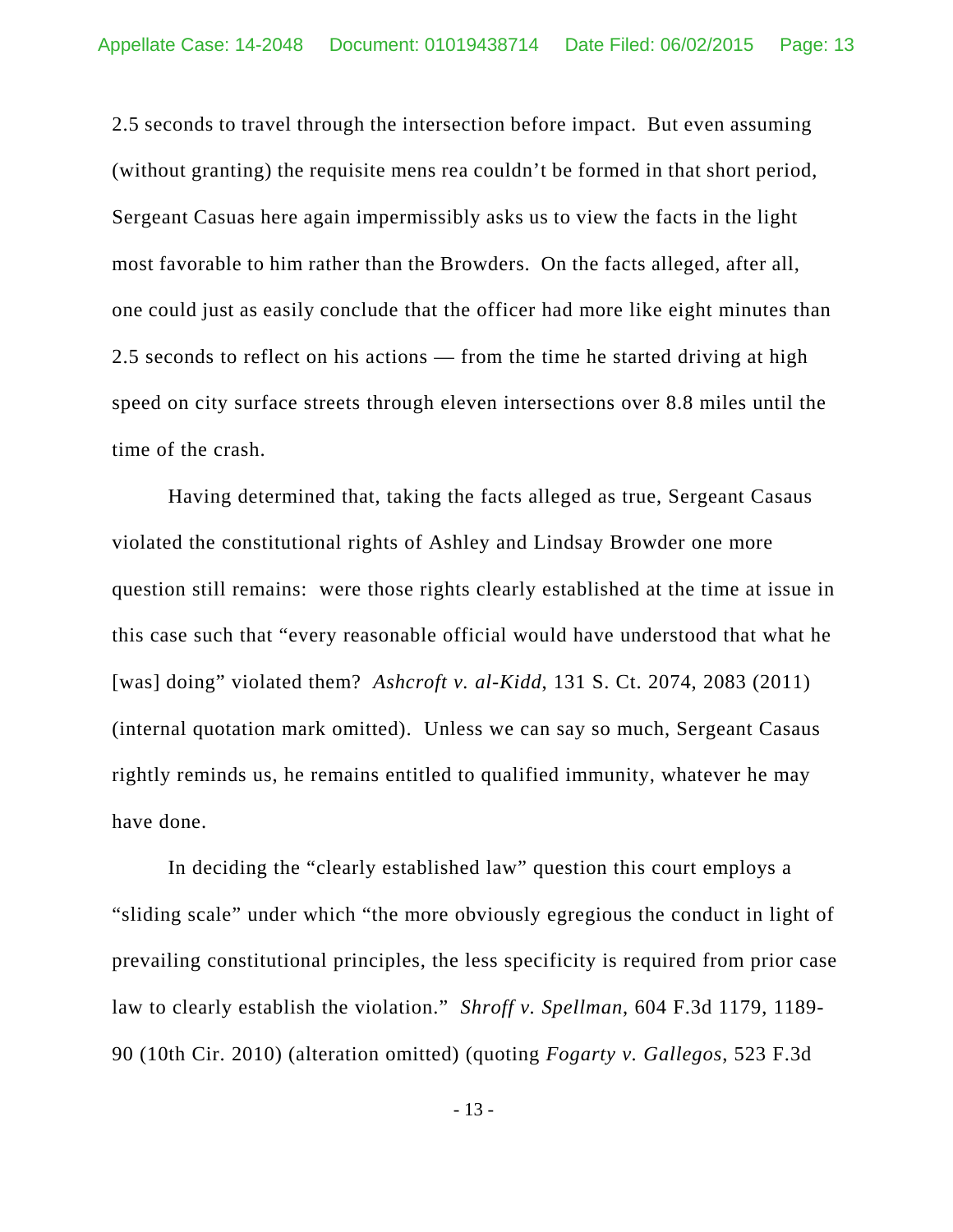1147, 1161 (10th Cir. 2008)) (internal quotation marks omitted). After all, some things are so obviously unlawful that they don't require detailed explanation and sometimes the most obviously unlawful things happen so rarely that a case on point is itself an unusual thing. Indeed, it would be remarkable if the most obviously unconstitutional conduct should be the most immune from liability only because it is so flagrantly unlawful that few dare its attempt. *See Northen v. City of Chicago*, 126 F.3d 1024, 1028 (7th Cir. 1997) ("[T]he police cannot obtain immunity for liability for false arrests by arresting people on preposterous charges and then pointing to the absence of any judicial decision that declares the statutory interpretation underlying the charges to be preposterous.").

Ours is perhaps a case along these lines. We've encountered plenty of cases involving officers responding to emergency calls who unintentionally cause traffic accidents. But we haven't encountered many cases involving deadly traffic accidents with officers speeding on their own business — presumably (hopefully) because such things happen rarely. Even so, the Supreme Court and this court have both spoken unmistakably to this situation. In *Lewis*, the officer was using his police car to respond to an emergency and the Court held he didn't violate the Constitution. But the Court also expressly noted when a private person suffers a serious physical injury "'due to a police officer's *intentional misuse* of his vehicle'" a viable due process claim can arise. 523 U.S. at 854 n.13 (quoting *Checki v. Webb*, 785 F.2d 534, 538 (5th Cir. 1986)). As early as 1996, this court

- 14 -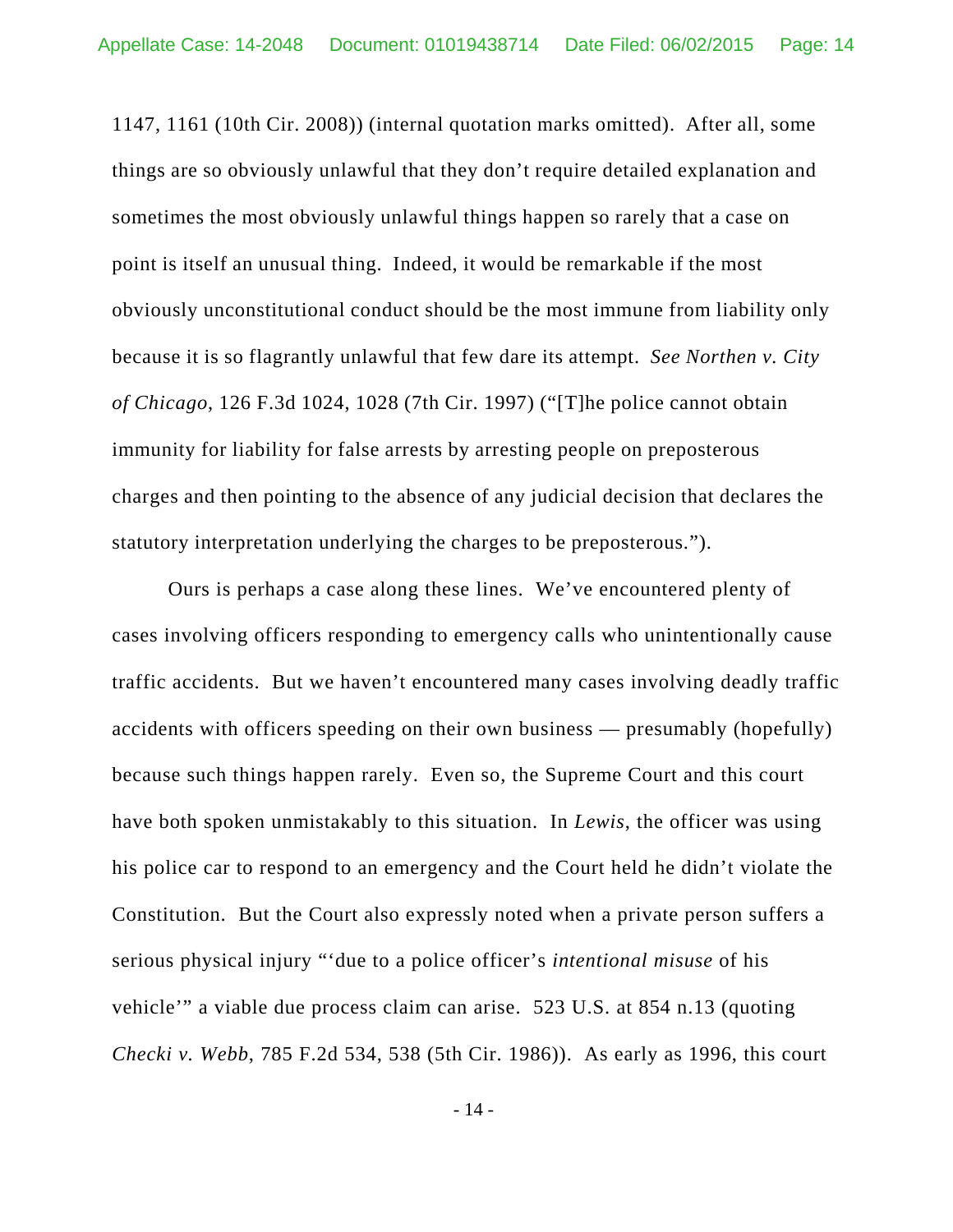warned that an officer who kills a person while speeding at 60 miles an hour on surface streets absent any emergency and in violation of state law invites a Fourteenth Amendment claim. *Williams v. City and County of Denver*, 99 F.3d 1009 (10th Cir. 1996), *vacated*, 140 F.3d 855 (10th Cir. 1997). Though this court eventually vacated the *Williams* panel decision and remanded the case for reconsideration in light of *Lewis*, the result proved the same in the end precisely because *Lewis* itself made the same point the *Williams* panel had. *See Williams v. City and County of Denver*, Civ. Act. No. 90 N 1176, at 16 (D. Colo. Sept. 28, 1999).Indeed, in *Green* this court noted *Williams*'s warning with approval. 574 F.3d at 1298 n.5. And it proceeded to hold that, as of 2006, it was clearly established "a police officer *could* be liable under the Fourteenth Amendment" for driving in a manner that exhibits "a conscience-shocking deliberate indifference" to the lives of those around him. *Id.* at 1306. Taken collectively, we believe all this was more than enough to make clear to any reasonable officer in 2013 (the time of the accident) that the conduct alleged here could give rise to a claim under the Fourteenth Amendment.<sup>2</sup>

<sup>&</sup>lt;sup>2</sup> Although the City of Albuquerque joins Sergeant Casaus's appeal, it argues only that he didn't violate the Constitution for the reasons we've already considered and rejected. We don't doubt the City could have raised additional lines of defense — *see Monell v. Dep't of Soc. Servs.*, 436 U.S. 658 (1978) — but for whatever reason it chose not to do so and once again we decline to pass on potential arguments not presented.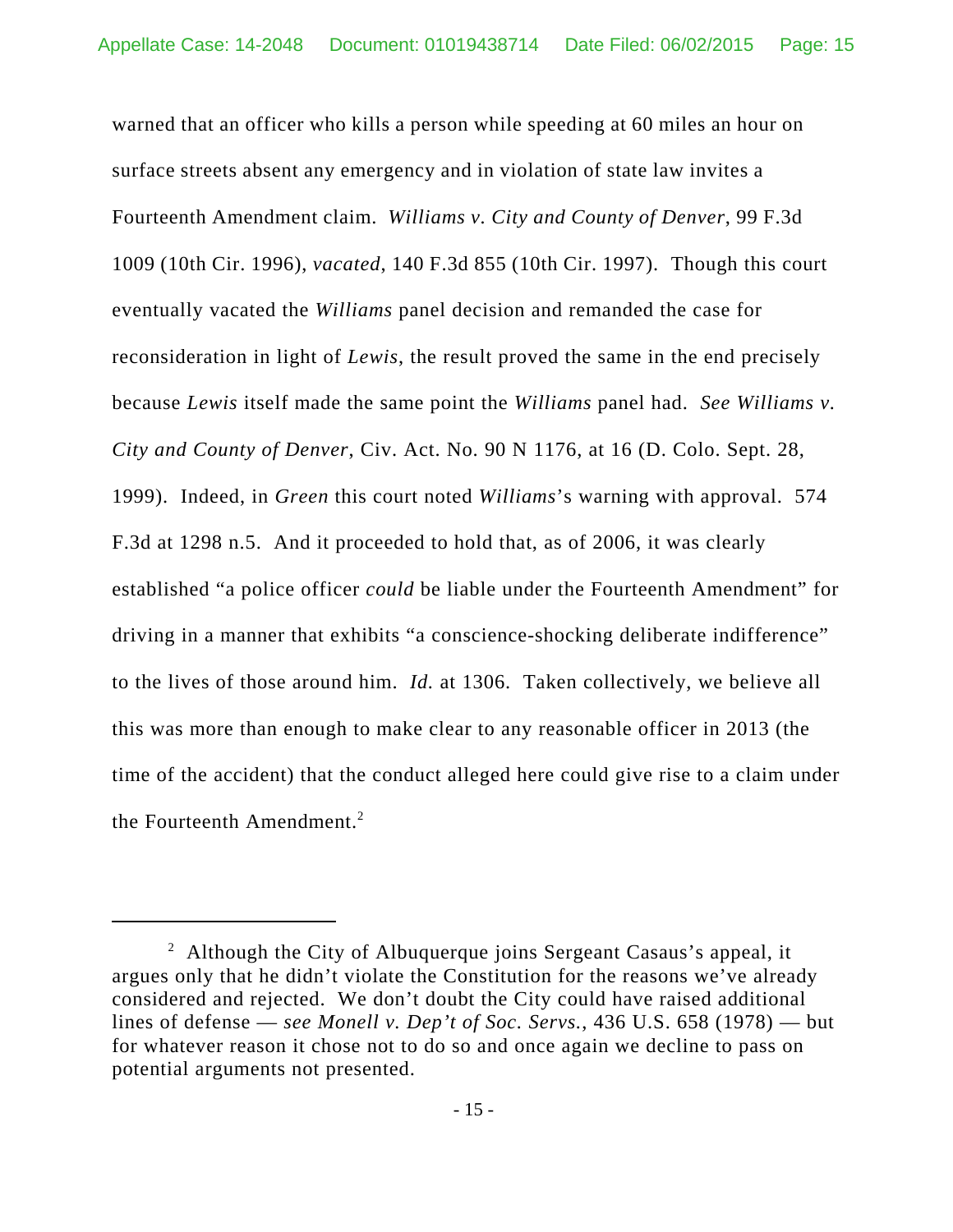The district court's decision is affirmed and the case is remanded for further proceedings consistent with this opinion.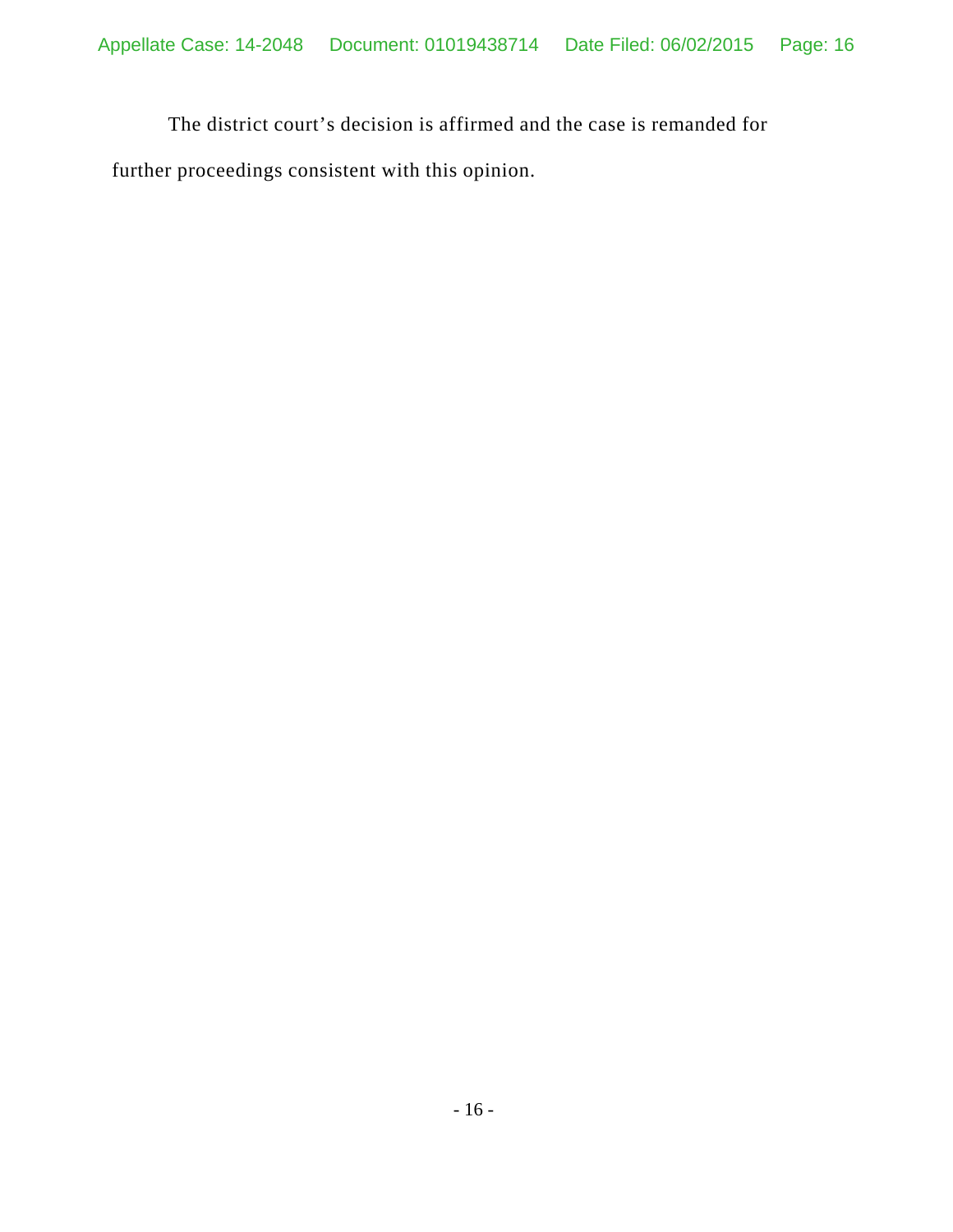#### 14-2048, *Browder v. City of Albuquerque*

#### **GORSUCH**, Circuit Judge, concurring.

We shouldn't be surprised that the common law usually supplies a sound remedy when life, liberty, and property are taken. After all, the whole point of the common law as it evolved through the centuries was to vindicate fundamental rights like these. That's the insight of *Parratt v. Taylor*, 451 U.S. 527 (1981). While 42 U.S.C. § 1983 authorizes federal courts to remedy constitutional violations by state officials acting under color of state law, and while *Monroe v. Pape*, 365 U.S. 167 (1961), has read this authorization broadly, the authority to remedy a claim doesn't always mean the duty to do so. Federal courts often abstain when they otherwise might proceed out of respect for comity and federalism and the absence of any compelling need for their services. *See, e.g.*, *Younger v. Harris*, 401 U.S. 37, 44 (1971). *Parratt* explains that this familiar principle applies in the § 1983 context just as it does elsewhere. Often, after all, there's no need to turn federal courts into common law courts and imagine a whole new tort jurisprudence under the rubric of § 1983 and the Constitution in order to vindicate fundamental rights when we have state courts ready and willing to vindicate those same rights using a deep and rich common law that's been battle tested through the centuries. *See* 451 U.S. at 539-44; *see also Mann v. City of Tucson, Dep't of Police*, 782 F.2d 790, 797-98 (9th Cir. 1986) (Sneed, J., concurring in the result); Richard H. Fallon, Jr., *Some Confusions About Due*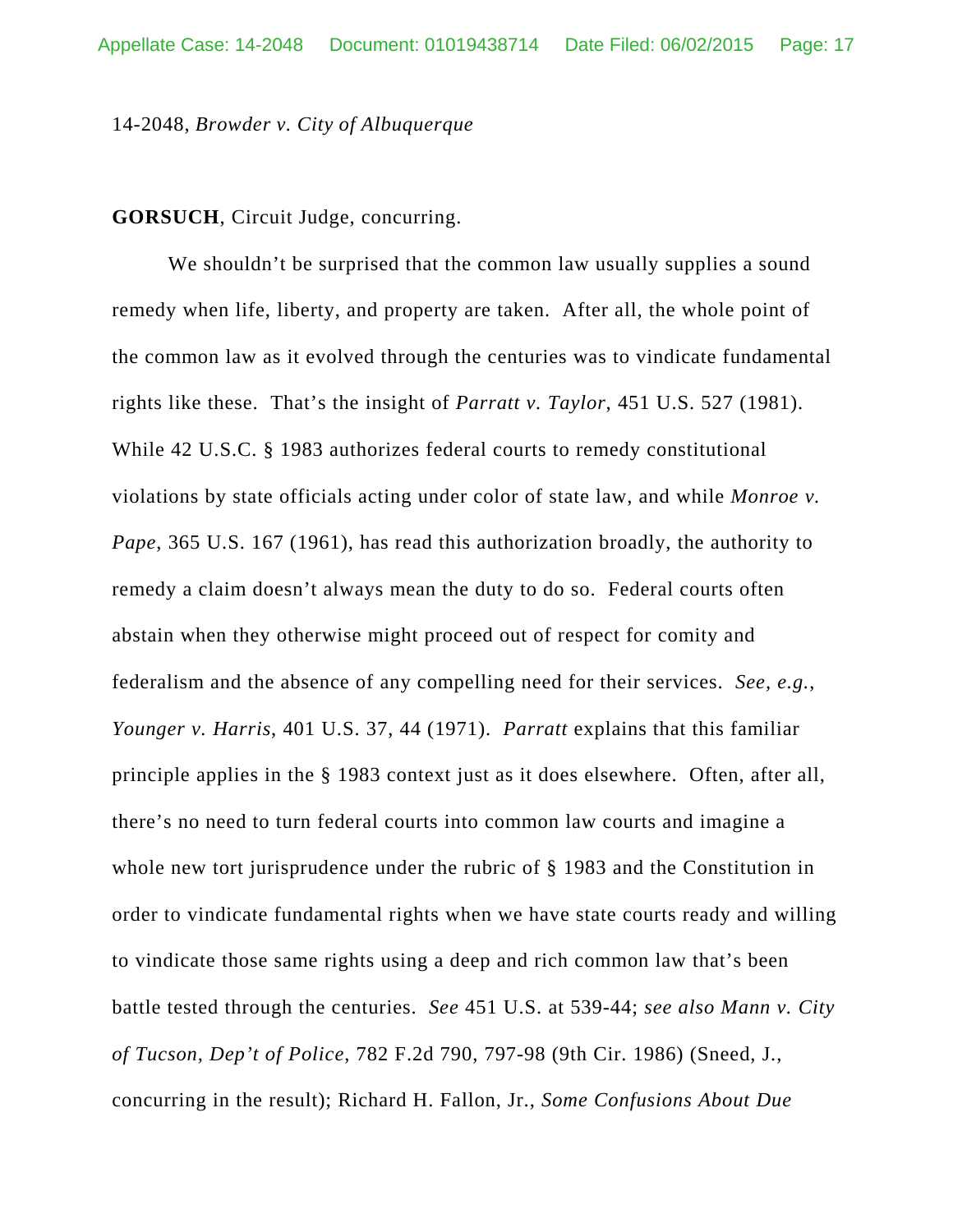*Process, Judicial Review, and Constitutional Remedies*, 93 Colum. L. Rev. 309, 310-11 (1993).

Of course, if a plaintiff can establish that state law won't remedy a constitutional injury *Parratt* recognizes that the doors of the federal courthouse should remain open to him. So, for example, if a state has overridden the common law and erected a statutory immunity where the Constitution would recognize none, a federal court shouldn't abstain. Or if the state proceeds more invidiously, maintaining facially adequate law on the books but acting discriminatorily in practice, the federal court must hear the case. Federal courts might even assume state remedial processes won't suffice to redress the constitutional injury when a state rule, policy, or custom itself caused the injury — for there one might worry about a sort of potential conflict of interest or at least the appearance of one. But when a rogue state official acting in defiance of state law causes a constitutional injury there's every reason to suppose an established state tort law remedy would do as much as a novel federal remedy might and no reason exists to duplicate the effort. *See, e.g.*, *Parratt*, 451 U.S. at 543-44; *Mann*, 782 F.2d at 798 (Sneed, J., concurring in the result).

Our case highlights the point. We face a traffic accident, a deeply tragic traffic accident, but also exactly the sort of thing state courts have long and ably redressed. A state court could provide relief using established tort principles (e.g., negligence) and there's little reason to doubt it would — after all, the

 $-2 -$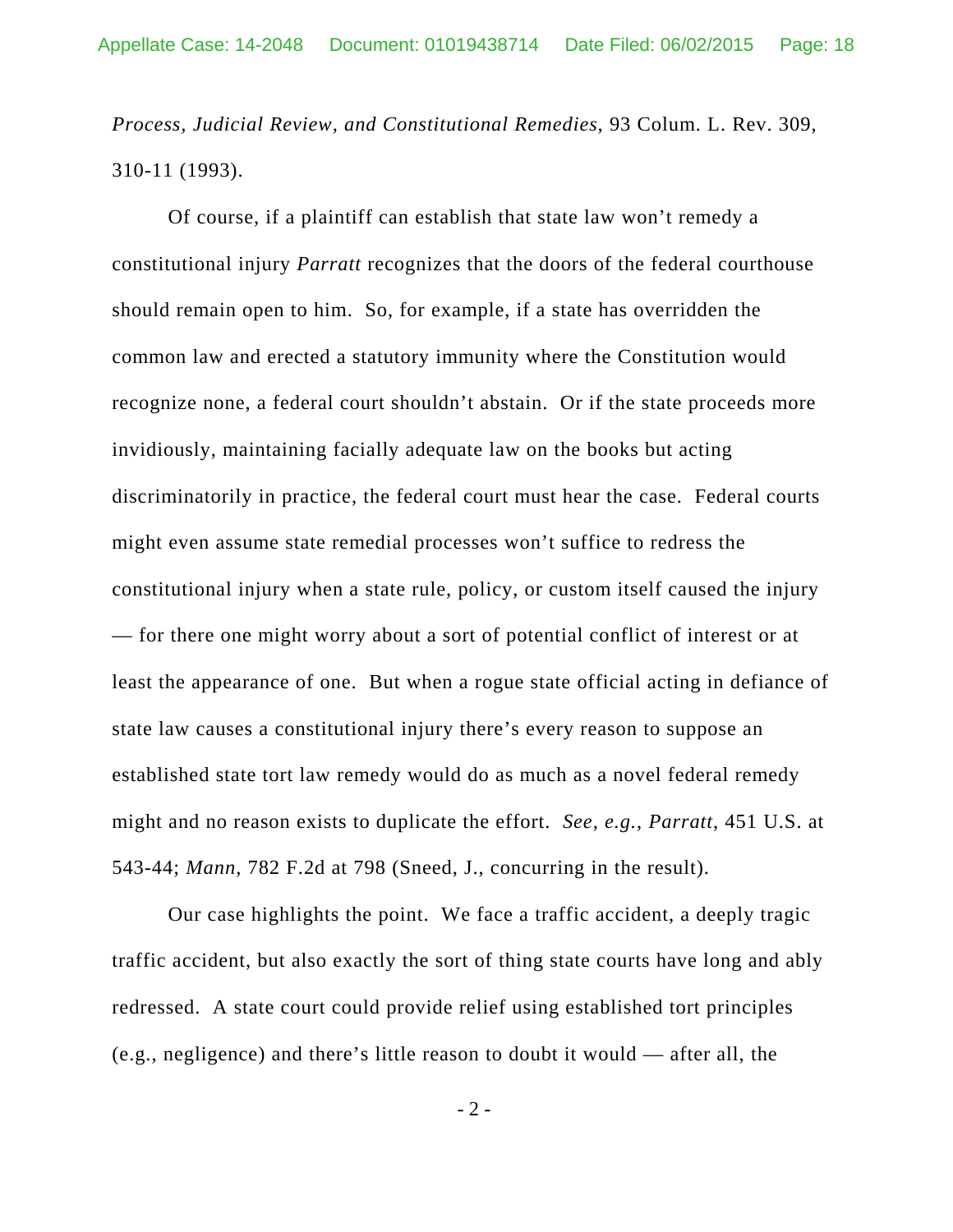officer's actions violated state law and he's even been criminally charged. Or a federal court might provide the same relief using primordial constitutional tort principles that must be expounded more or less on the  $fly - by$  asking what's "arbitrary" or what "shocks the judicial conscience." *County of Sacramento v. Lewis*, 523 U.S. 833, 846 (1998)*.* The Supreme Court has acknowledged that constitutional liability principles like these are "open-ended" and provide few "guideposts for responsible decisionmaking." *Washington v. Glucksberg*, 521 U.S. 702, 720 (1997) (quoting *Collins v. City of Harker Heights*, 503 U.S. 115, 125 (1992)). So why take up the challenge needlessly? When doing so risks imposing a cloud of uncertainty on government officials about the scope of their duties and liabilities? When it threatens to invite disuniformity among the circuits as they attempt to reproduce hundreds of years of accretive common law decisionmaking? *See* Fallon, *supra*, at 349-50. To entertain cases like this in federal court as a matter of routine risks inviting precisely the sort of regime the Supreme Court has long warned against — one in which "any party who is involved in nothing more than an automobile accident with a state official could allege a constitutional violation" in federal court and thus "make of the Fourteenth Amendment a font of tort law" needlessly superimposed on perfectly adequate existing state tort law systems. *Albright v. Oliver*, 510 U.S. 266, 284 (1994) (Kennedy, J., concurring in the judgment) (quoting *Parratt*, 451 U.S. at 544); *see also Lewis*, 523 U.S. at 848; *Paul v. Davis*, 424 U.S. 693, 701 (1976).

- 3 -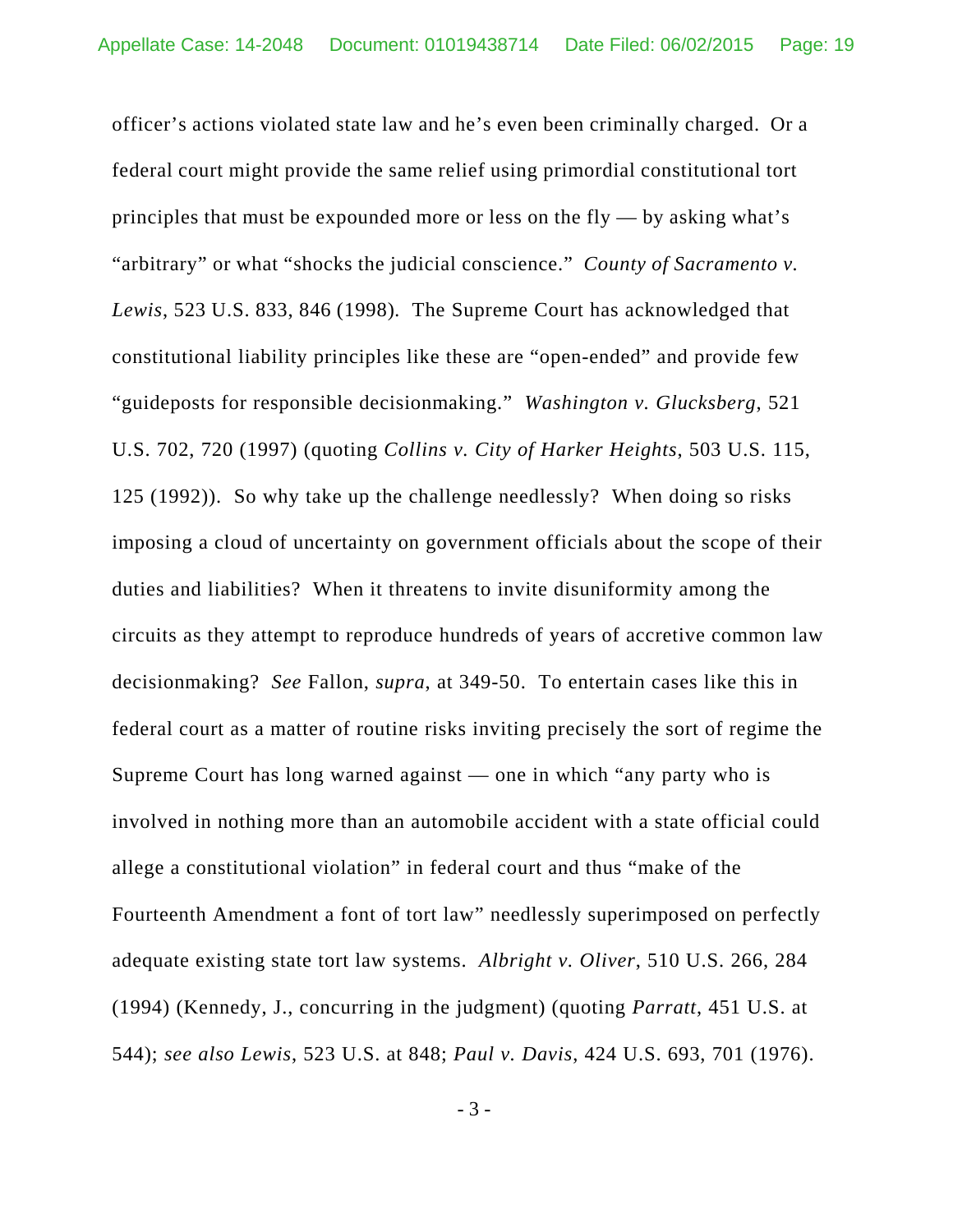True, language in *Zinermon v. Burch*, 494 U.S. 113 (1990), suggests that *Parratt*'s abstention principle may apply to procedural and not substantive due process claims like the one in this case. *Id.* at 124-25. But, respectfully, the suggestion along these lines came in dicta and several reasons exist to doubt it. For starters, the distinction between procedural and substantive due process isn't found in the constitutional text and is famously malleable in any event; one might wonder whether a boundary like that offers a stable foundation on which to rest such a weighty distinction. *See, e.g.*, *Albright*, 510 U.S. at 285 (Kennedy, J., concurring in the judgment); *Mann*, 782 F.2d at 796-98 (Sneed, J., concurring in the result). One might ask too whether *Parratt* itself might be better understood as a substantive rather than a procedural due process case. *See, e.g.*, Fallon, *supra*, at 341-44*.* Then there's the fact the Supreme Court and others have already applied *Parratt* to cases involving the deprivation of substantive rights. *See, e.g.*, *Williamson County Reg'l Planning Comm'n v. Hamilton Bank*, 473 U.S. 172, 195 (1985); *Newsome v. McCabe*, 256 F.3d 747, 750-51 (7th Cir. 2001); *Schaper v. City of Huntsville*, 813 F.2d 709, 718 (5th Cir. 1987). And the fact the Supreme Court has repeatedly admonished courts to proceed with special caution when handling substantive due process claims. *See, e.g.*, *Glucksberg*, 521 U.S. at 720. Finally, after *Zinermon* came *Lewis*, a decision in which the Court specifically reserved the question whether *Parratt* applies to substantive due process claims, confirming that the issue remains a live and open one. 523 U.S.